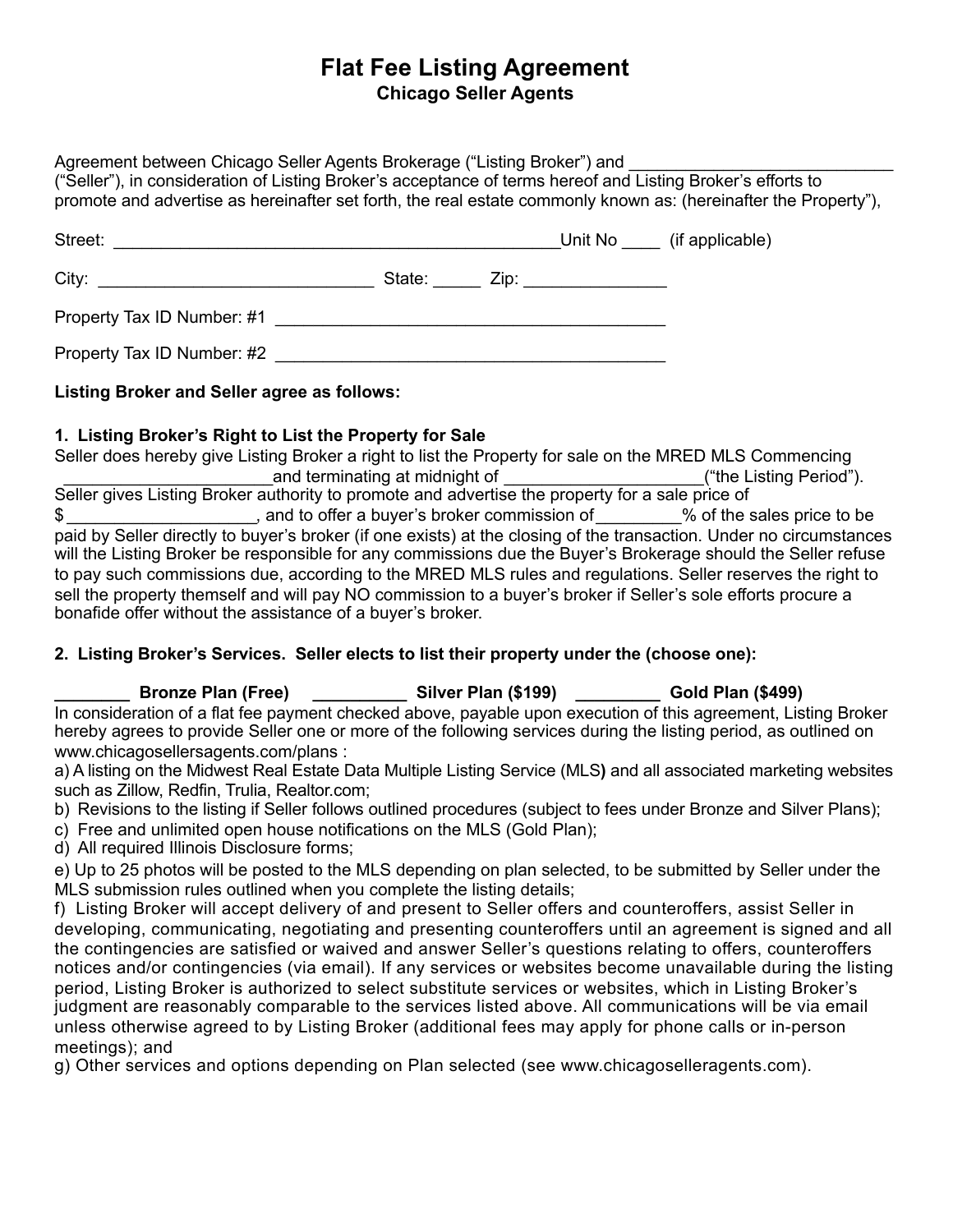#### **4. Seller's Option to Terminate**

At any time during the Listing Period, the Seller may request that Listing Broker's right to list the Property be terminated. To be valid, such requests must be submitted to Listing Broker via email. Once validly requested, such termination shall be effective within 48 hours of receipt. Listing fees shall not be refundable when Seller terminates a listing. Depending on the Plan you selected, you may be charged a fee for early termination.

#### **5. Listing Broker's Option to Terminate Listing**

At any time during the Listing Period, Listing Broker may terminate this Listing Agreement for non-payment or if Seller has subjected Listing Broker to possible MLS fines or legal expenses due to claims arising out of the Seller's misrepresentations or negligence. Should the property at any time during the Listing Period become Les Pendis or in Foreclosure, the listing will terminated immediately secondary to the Listing Broker does not provide these services.

#### **6. Seller's Duties and Obligations**

*SELLER HEREBY AGREES THAT, DURING THE LISTING PERIOD, SELLER WILL:* 

- a) Communicate to Listing Broker via email that an offer has been accepted within 24 hours of acceptance. Seller must also provide information regarding contingencies, buyer's agent name and firm (if applicable), purchase price and closing date. Failure to fully comply with above notification requirements will result in MLS related fines (up to \$250 per occurrence). If Listing Broker becomes subject to such fines as a result of Seller's failure to provide notice as indicated above, Seller will immediately compensate Listing Broker for any such fines;
- b) Pay the buyer's broker commission selected in Paragraph 1 of this agreement if the Property is sold to a purchaser represented by a licensed real estate broker during the term of this Agreement or within 90 days of its cancellation or expiration. However, Seller shall not be obligated to pay buyer's broker commission if Seller has entered into a valid written listing agreement with another licensed real estate broker during the 90 day protection period;
- c) Schedule and perform all showings of the Property and open houses without Listing Broker's assistance;
- d) Make all legally required Illinois disclosures to any prospective buyer or buyer's broker, including, but not limited to, disclosing all known information on lead-based paint hazards to any prospective buyer and/or buyer's broker;
- e) Not execute a sales contract that requires Listing Broker to hold earnest money;
- f) Inform Listing Broker upon notice of any Les Pendis or Foreclosure immediately;

## **7. Seller's Warranty of Authority to Sell the Property**

Seller warrants that Seller is authorized to execute this Agreement, and to sell the Property as herein provided.

## **8. Indemnification.**

Seller understands and agrees that it is Seller's obligation to pay (at Closing) the commission due the Buyer's Broker in connection with the sale of the Property. Seller agrees to indemnify, defend and hold Listing Broker harmless from any and all claims, disputes, litigation, arbitration proceedings and any awards relating to or arising out of any claim for commission due Buyer's Broker. Should any court, mediator, arbitrator, or alternative dispute resolution tribunal find Listing Broker liable for any commission due Buyer's Broker, Seller shall immediately pay or reimburse Listing Broker the amount of such award. If Seller fails to make such payment, Listing Broker shall be entitled to recover its costs, including attorneys' fees, in seeking payment or reimbursement from Seller. Seller further understands that the Seller may be held responsible by a buyer for any latent or hidden, undisclosed defects in the Property, which are known to the Seller, but which are not disclosed to the buyer. Seller hereby agrees to indemnify, defend and holds Listing Broker and Listing Broker's agents harmless from any and all disputes, litigation, judgments, costs and legal fees incurred in the defense of same. In the event that a dispute arises between Seller and any purchaser of the Property or said purchaser's broker, regarding any acts or omissions, negligence or other liability, Seller agrees to hold Listing Broker harmless from said liability.